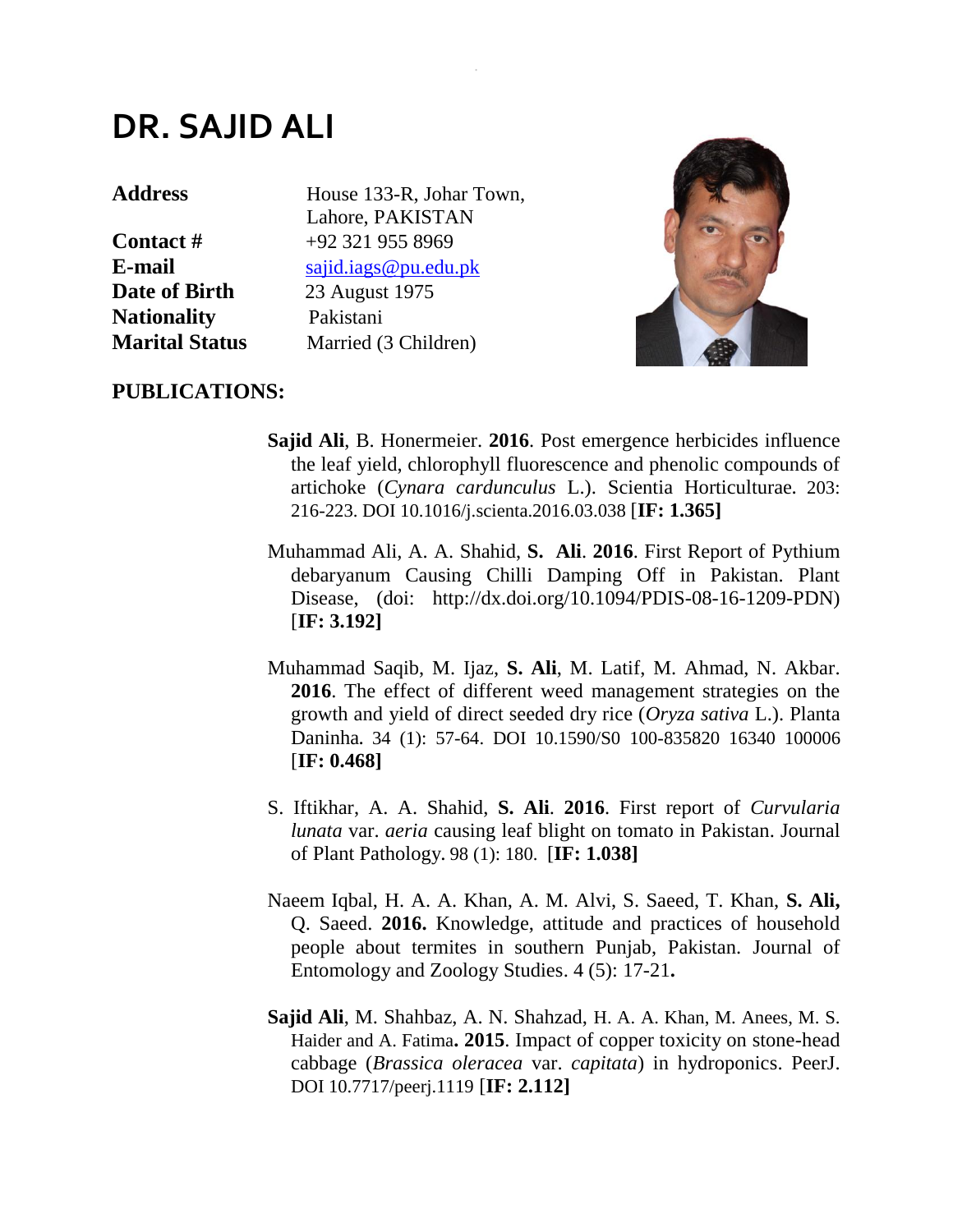- Muhammad Ijaz, M. A. S. Raza, **S. Ali**, K. Ghazi, T. A. Yasir, M. Saqib and M. Naeem. **2015**. Differential Planting Density Influences Growth and Yield of Hybrid Maize (*Zea mays* L.). J. Env. Agric. Sci. 2 (3): 1-5
- Rashid Mahmood, A. A. Shahid, A. Usmani, M. S. Haider and **S. Ali. 2014**. Nitrification Inhibition Potential of Various Leaf Extracts. The Philipp. Agri. Sci. 97 (3): 287-293 [**IF: 0.368]**
- Hafiz Muhammad Khalid Abbas, M. A. Farooq, S. Atta, M. N. Subhani, M. S. Haider and **S. Ali. 2014.** Evaluation of different sugar beet varieties against *Fusarium oxysporum* f. sp. betae and *Alternaria alternate*. Pak. J. Phytopathol. 26 (1): 115-117
- **Sajid Ali,** M. Shahbaz, M. A. Nadeem, M. Ijaz, M. S. Haider, M. Anees and H. A. A. Khan. **2014**. The relative performance of weed control practices in September sown maize. Mycopath 12 (1): 43- 51
- **Sajid Ali** & B. Honermeier. **2013**. Can herbicide stress in artichoke (*Cynara cardunculus* L.) be detected by chlorophyll fluorescence? Int. J. Agri. Biol. 15 (6): 1295-1300 [**IF: 0.808]**
- Bernd Honermeier, **S. Ali**, B. Leschhorn, A. Mahmood, M. Ijaz, M. Russo, M. Shafiee, H. Ullah and S. Zeller. **2013**. Cultivation of medicinal and spice plants in Germany. Int. J. Agri. Biol. 15 (6): 1379-1388 [**IF: 0.808]**
- **Sajid Ali** and B. Honermeier. **2013**. Flavonoid concentrations of artichoke (*Cynara cardunculus* L.) leaves under the influence of harvest frequency and plant density. Z Arznei- Gewurzpfla 18 (2): 80–86 [**IF: 0.296]**
- **Sajid Ali**, A. Laique, M. Shafique, S. J. Khan and S. Atta. **2012**. Comparative Study of Mushroom growth on different media. Mycopath 10 (1): 37-39
- **Sajid Ali** and B. Honermeier. **2011**. Effect of harvest frequency and plant density on leaf yield and caffeoylquinic acids in artichoke (*Cynara cardunculus* L.). Z Arznei- Gewurzpfla 16 (4): 162 – 170 [**IF: 0.316]**